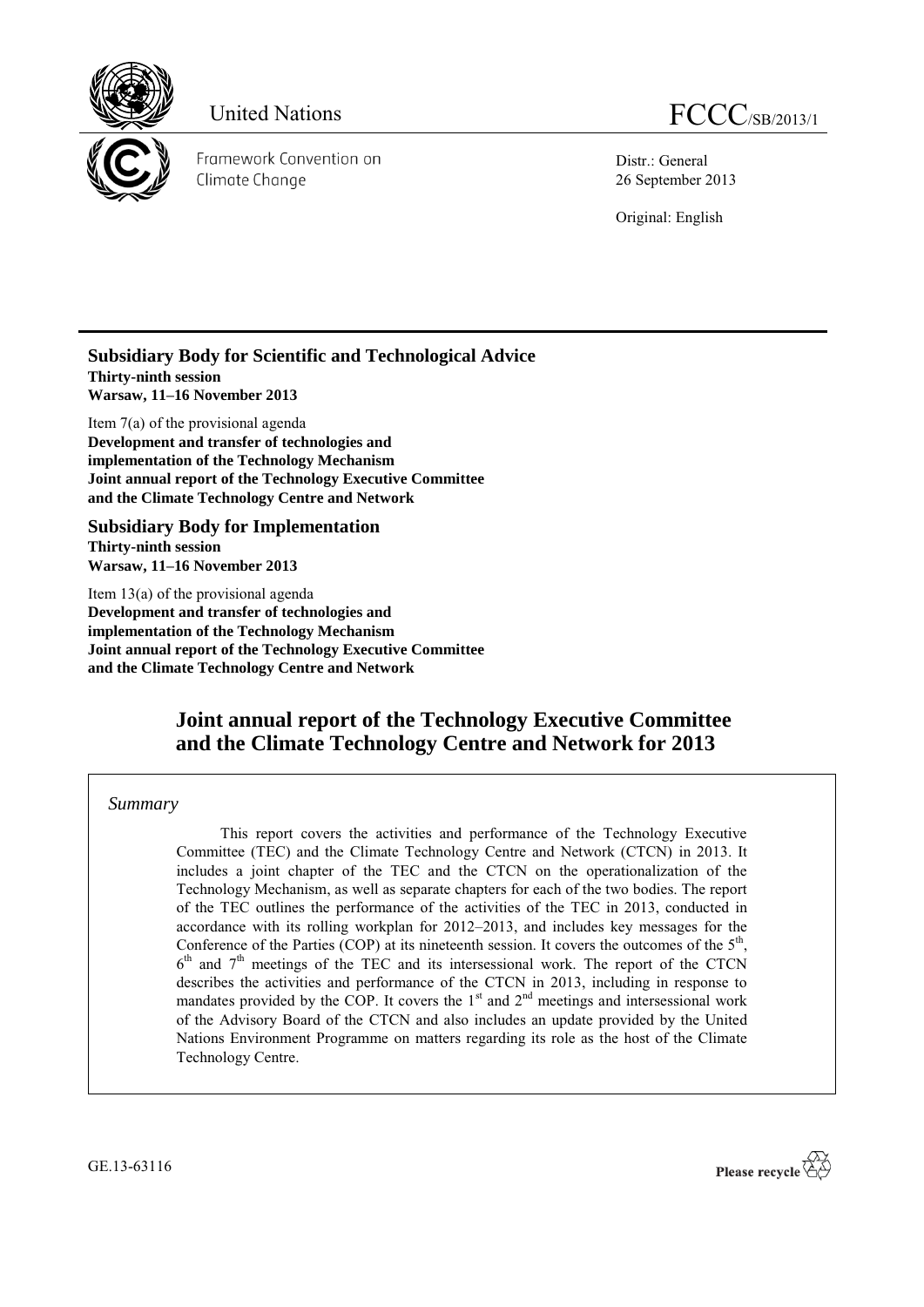# Contents

|       |                                                                                                                                       |                                                                       | Paragraphs     | Page           |
|-------|---------------------------------------------------------------------------------------------------------------------------------------|-----------------------------------------------------------------------|----------------|----------------|
| Ι.    |                                                                                                                                       |                                                                       | $1 - 5$        | 3              |
|       | A.                                                                                                                                    |                                                                       | $1 - 2$        | 3              |
|       | <b>B.</b>                                                                                                                             |                                                                       | 3              | 3              |
|       | C.                                                                                                                                    |                                                                       | $\overline{4}$ | 3              |
|       | D.                                                                                                                                    |                                                                       | 5              | $\overline{4}$ |
| П.    | Joint chapter of the Technology Executive Committee and the Climate<br>Technology Centre and Network on the operationalization of the |                                                                       | $6 - 12$       | 4              |
| III.  | Report on the activities and performance of the Technology Executive                                                                  |                                                                       | $13 - 46$      | 5              |
|       | A.                                                                                                                                    |                                                                       | $13 - 16$      | 5              |
|       | <b>B.</b>                                                                                                                             | Implementation of the rolling workplan of the Technology              | $17 - 40$      | 6              |
|       | C.                                                                                                                                    | Initial discussion of the rolling workplan of the Technology          | $41 - 44$      | 10             |
|       | D.                                                                                                                                    |                                                                       | $45 - 46$      | 11             |
| IV.   | Report on the activities and performance of the Climate Technology                                                                    |                                                                       | $47 - 67$      | 12             |
|       | A.                                                                                                                                    |                                                                       | $47 - 50$      | 12             |
|       | <b>B.</b>                                                                                                                             | Organizational structure of the Climate Technology Centre and Network | $51 - 59$      | 13             |
|       | C.                                                                                                                                    |                                                                       | $60 - 67$      | 14             |
| Annex |                                                                                                                                       |                                                                       |                |                |
|       | Modalities of the Technology Executive Committee on linkages with other                                                               |                                                                       |                |                |

relevant institutional arrangements under and outside of the Convention........................................ 16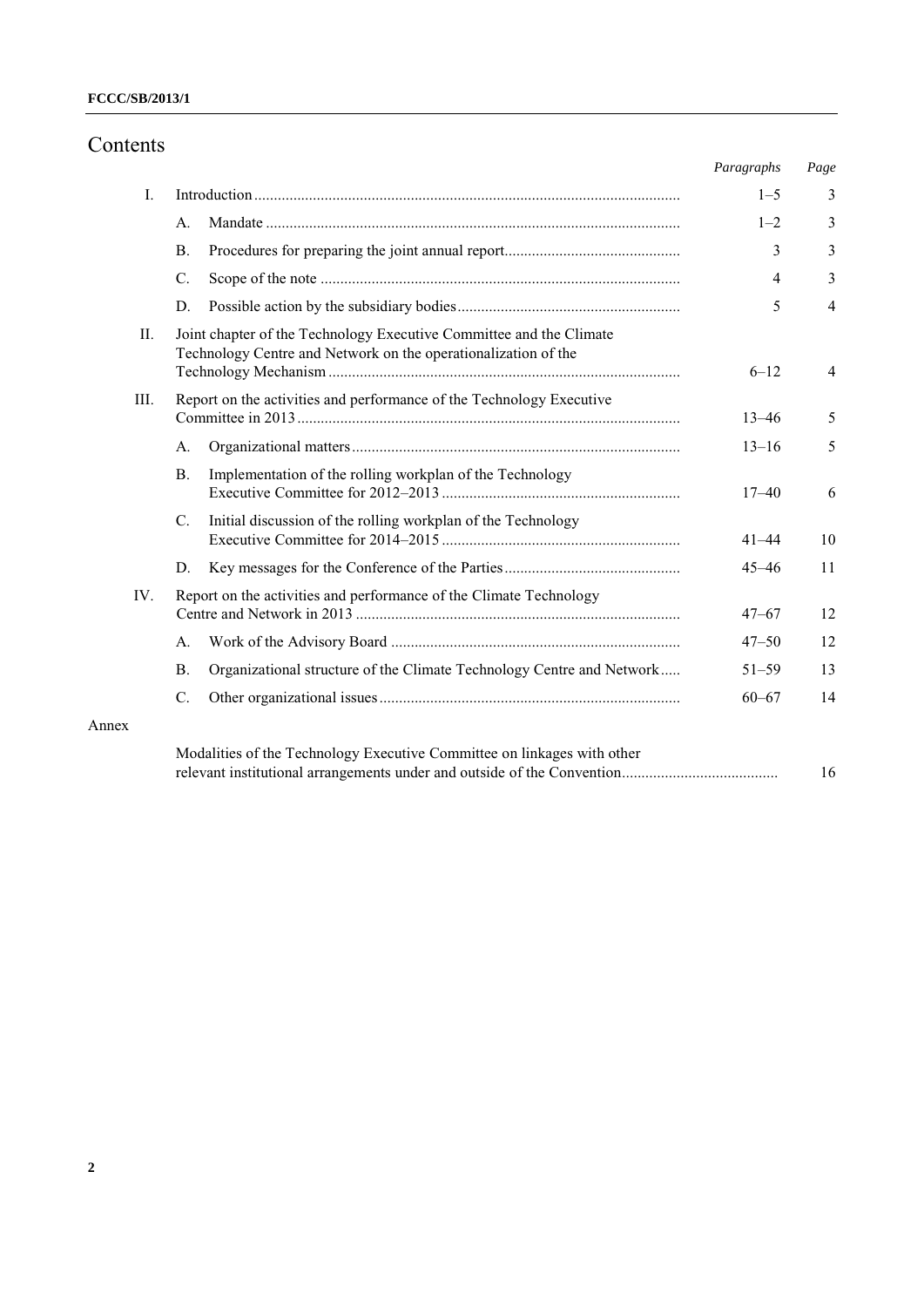# **I. Introduction**

### **A. Mandate**

1. The Conference of the Parties (COP), by decision  $1/CP.16$ ,<sup>1</sup> decided that the Technology Executive Committee (TEC) and the Climate Technology Centre and Network (CTCN) shall report, on an interim basis and without prejudice to the relationship between the TEC and the CTCN, to the COP, through the subsidiary bodies, on their respective activities and on the performance of their respective functions.

2. In addition, the COP, by decision  $14/CP.18$ , requested the Climate Technology Centre (CTC) to consult with the TEC on establishing procedures for preparing a joint annual report as requested by decision 2/CP.17, with a view to making their joint annual report available to the COP through the subsidiary bodies at their thirty-ninth sessions.

### **B. Procedures for preparing the joint annual report**

3. In response to that request, and following intersessional consultations between the Chair and Vice-Chair of the TEC and the Chair and Vice-Chair of the Advisory Board of the CTCN (hereinafter referred to as the Advisory Board), the two bodies agreed on the following procedures for preparing the joint annual report:

- (a) It should be a single document covering three sections:
- (i) Joint chapter of the TEC and the CTCN;
- (ii) Report of the TEC;
- (iii) Report of the CTCN;

(b) It should be completed in a timely manner and not exceed the word limit of the UNFCCC, in order to ensure its translation into all six official United Nations languages;

(c) The Chair and Vice-Chair of the TEC and the Chair and Vice-Chair of the Advisory Board are to prepare and finalize the joint chapter of the report, taking into account any comments received from members of the TEC and the Advisory Board.

#### **C. Scope of the note**

4. This report contains:

(a) A joint chapter of the TEC and the CTCN on the operationalization of the Technology Mechanism;

(b) Information on the activities and performance of the TEC in 2013, conducted in accordance with its rolling workplan for 2012–2013, and key messages for COP 19. It covers the outcomes of the  $5<sup>th</sup>$ ,  $6<sup>th</sup>$  and  $7<sup>th</sup>$  meetings of the TEC and intersessional work undertaken by it;

(c) Information on the activities and performance of the CTCN in 2013, including in response to mandates provided by the COP. It covers the  $1<sup>st</sup>$  and  $2<sup>nd</sup>$  meetings

<sup>&</sup>lt;sup>1</sup> Decision  $1/CP.16$ , paragraph 126.

<sup>&</sup>lt;sup>2</sup> Decision 14/CP.18, paragraph 11.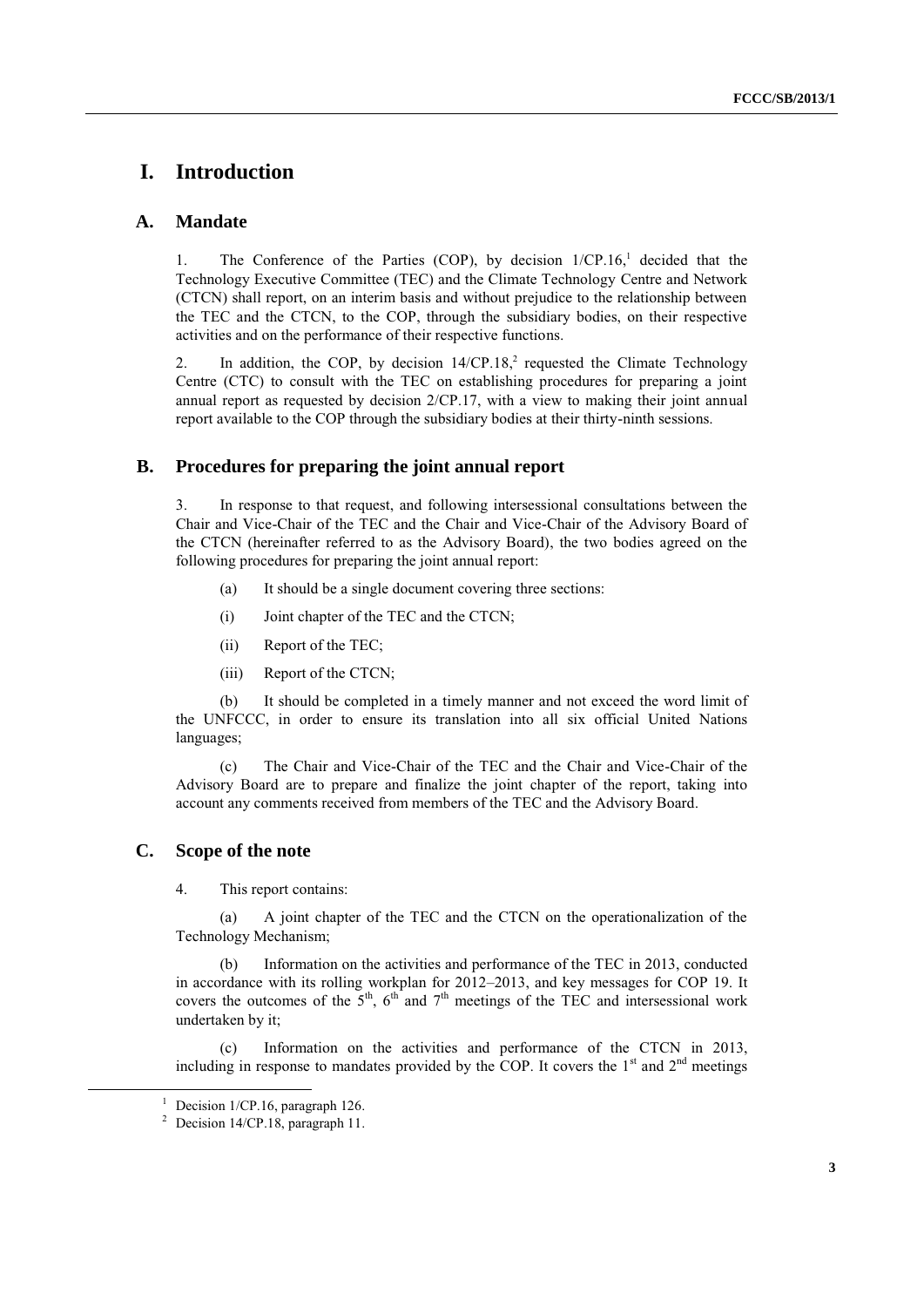and intersessional work of the Advisory Board and also includes an update provided by the United Nations Environment Programme (UNEP) on matters regarding its role as the host of the CTC.

### **D. Possible action by the subsidiary bodies**

5. The Subsidiary Body for Scientific and Technological Advice and the Subsidiary Body for Implementation may wish to consider the joint annual report of the TEC and the CTCN for 2013 and recommend any guidance on further action to be taken by the TEC and/or the CTCN, for consideration and adoption by COP 19, as appropriate.

# **II. Joint chapter of the Technology Executive Committee and the Climate Technology Centre and Network on the operationalization of the Technology Mechanism**

6. At COP 16, Parties acknowledged the importance of accelerating the development and transfer of environmentally sound technologies for all countries by establishing the Technology Mechanism, which is composed of two distinct yet highly complementary bodies: the TEC and the CTCN. The Technology Mechanism is intended to facilitate the implementation of enhanced action on technology development and transfer to support action on mitigation and adaptation in order to achieve the full implementation of the Convention. The TEC and the CTCN were requested by the COP to report annually to it, through the subsidiary bodies, by means of a joint annual report. This is the first such report.

7. The Technology Mechanism was established to respond to the entire spectrum of needs and operational challenges of technology development and transfer. The TEC is mandated to respond to Parties' needs in a range of ways in accordance with its functions as referred to in the Cancun Agreements.<sup>3</sup>

8. Attendant to the policy and strategic guidance provided by the TEC, the objectives that were set by the COP for the CTCN focus on the practical implementation of that guidance. The stated mission of the CTCN is to stimulate technology cooperation and to enhance the development and transfer of technologies and to assist developing country Parties at their request, consistent with their respective national circumstances and priorities, to build or strengthen their capacity to identify technology needs and to facilitate the preparation and implementation of their technology projects and strategies to support actions on mitigation and adaptation and enhance low-emission and climate-resilient development. Additional information on the mission and activities of the CTCN is provided in chapter IV below.

9. Both components of the Technology Mechanism are now in operation, although they are at different stages of development. The TEC was the first component to become operational, beginning with its inaugural meeting in Bonn, Germany, in September 2011. The CTCN, because of its more complicated structure and operational architecture, started its activities more recently, beginning in early 2013 when the memorandum of understanding (MOU) between the COP and UNEP was signed regarding the hosting of the CTC. Despite the differences in organizational maturation, the two components have accomplished much, both individually and jointly. The individual accomplishments of the respective components of the Technology Mechanism are detailed in their own chapters below.

 $3$  Decision 1/CP.16, paragraph 121.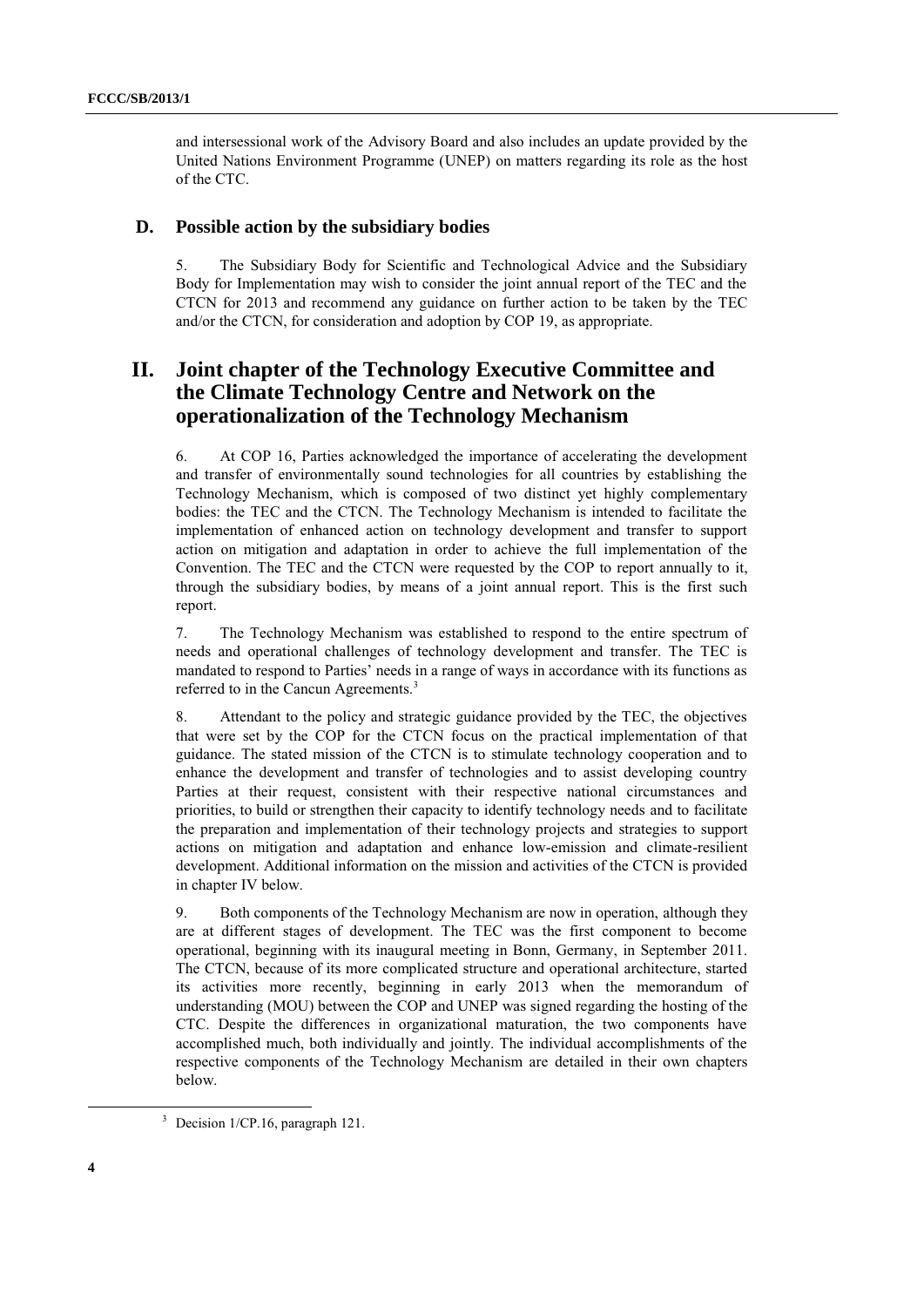10. Jointly, the TEC and the CTCN have worked closely and productively, both formally through their respective modalities and procedures, and informally through the collective efforts of the two dedicated secretariats, as well as through a range of interactions between the TEC and the Advisory Board. Parties should be encouraged by the fact that the four entities charged with responding to guidance provided by the COP (the UNFCCC secretariat, the UNEP secretariat, the TEC and the Advisory Board) comprise a wide range of individuals committed to fulfilling the mission and objectives of the two bodies. For example, the inclusion of the Chair and Vice-Chair of the TEC on the Advisory Board has proven to be prescient. An example of a joint activity undertaken by the two bodies is the joint effort of the TEC and the CTCN to organize an in-session workshop on technology needs assessments (TNAs), held during the  $7^{\text{th}}$  meeting of the TEC (see chapters III and IV below for further details on the various activities of the bodies).

11. While it is early in the Technology Mechanism's development, progress to date suggests that the outcome of the United Nations Climate Change Conference in Cancun on technology development and transfer has progressed according to the guidance of the COP, and that Parties' objective of accelerating the rate of technology development and transfer will indeed be facilitated by the operations of the TEC and the CTCN. The details of this year's activities and accomplishments of the TEC and the CTCN provided in this report presage what lies ahead for this pioneering initiative. In future joint annual reports it is expected that a series of joint messages and recommendations will be provided on how all Parties can more effectively contribute to the common goal of the expanded diffusion and adoption of environmentally sound technologies.

12. In order to further advance the work of the Technology Mechanism, the TEC and the CTCN urge Parties to nominate their national designated entities (NDEs) as soon as possible.<sup>4</sup>

# **III. Report on the activities and performance of the Technology Executive Committee in 2013**

### **A. Organizational matters**

#### **1. Membership issues**

Election of the Chair and Vice-Chair of the Technology Executive Committee for 2013

13. The TEC, at its 5<sup>th</sup> meeting, elected Mr. Antonio Pflüger (Germany) and Mr. Gabriel Blanco (Argentina) as the Chair and Vice-Chair of the TEC for 2013, respectively. The election of the new Chair and Vice-Chair of the TEC for 2014 will be conducted at the first meeting of the TEC in 2014.

14. The TEC expresses its appreciation to Mr. Pflüger and Mr. Blanco for their effective leadership of the TEC in 2013, which has enabled the TEC to successfully implement its workplan for 2012–2013.

#### Nomination of new members

15. In accordance with the rules of procedure of the TEC,<sup>5</sup> Parties are requested to nominate or confirm, as appropriate, 10 members of the TEC for 2014–2015 and inform the secretariat of those nominations at COP 19. A list of the current members of the TEC,

<sup>4</sup> Decision 14/CP.18, paragraph 12.

 $5$  Decision 4/CP.17, annex II.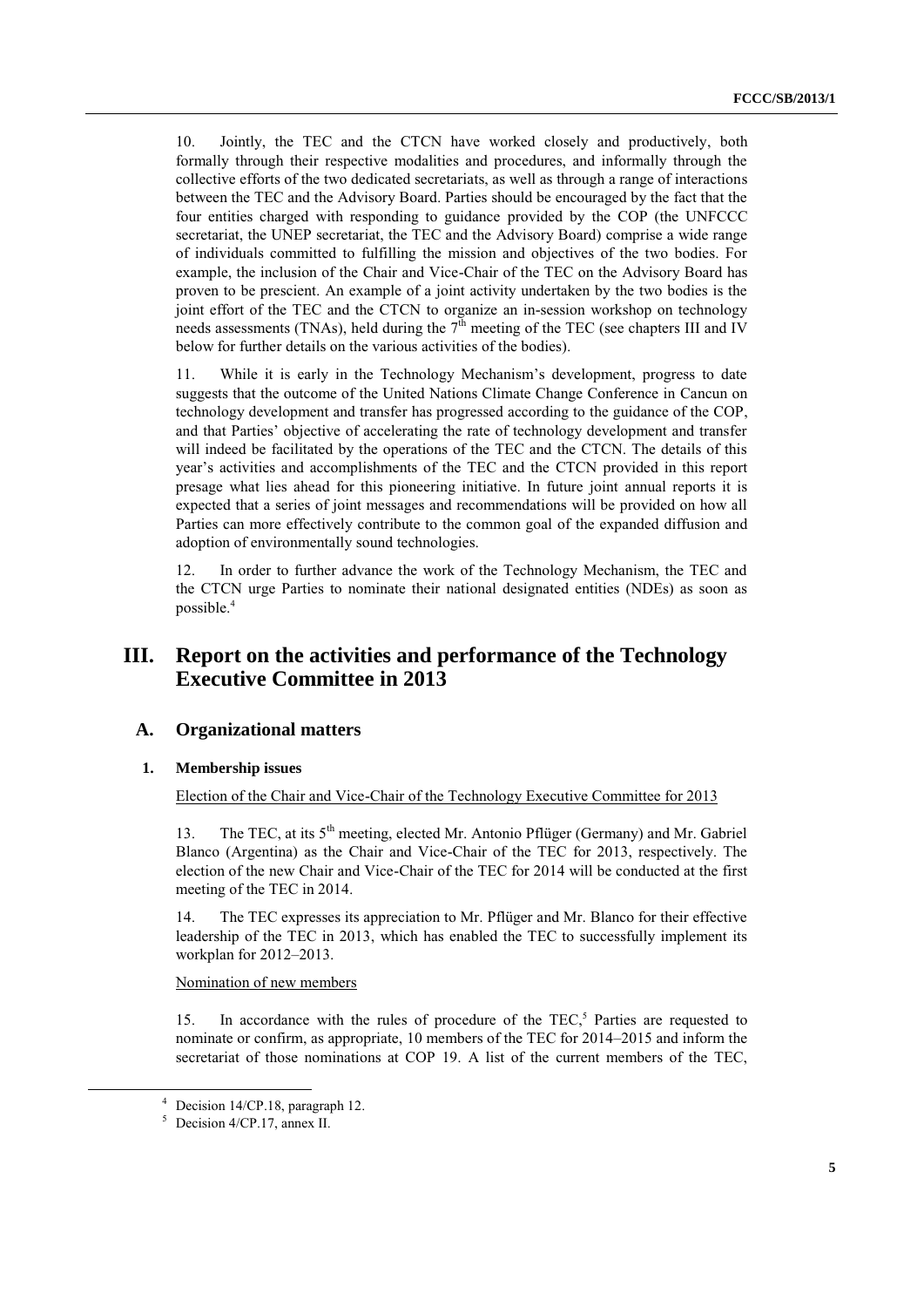including the length of their respective terms of office, is available on the UNFCCC website.<sup>6</sup>

#### **2. Arrangements for future meetings of the Technology Executive Committee**

16. The members of the TEC agreed that the next meeting of the TEC will be held from 4 to 6 March 2014 in Bonn, Germany.

## **B. Implementation of the rolling workplan of the Technology Executive Committee for 2012–2013**

17. The rolling workplan of the TEC for 2012-2013<sup>7</sup> aims to support Parties in enhancing and scaling up technology transfer activities under the Convention in accordance with the agreed functions of the TEC. The TEC identified a number of follow-up activities for 2013 in various areas of work, as presented in the report on its activities and performance in  $2012$ .<sup>8</sup> In addition, the TEC undertook activities in response to requests made at COP 18.

18. The TEC wishes to express its appreciation for the financial contributions provided by Parties and the active participation and support of relevant stakeholders, which have enabled it to successfully implement its 2012–2013 workplan.

#### **1. Procedures for preparing a joint annual report of the Technology Executive Committee and the Climate Technology Centre and Network**

19. COP 17 requested the TEC and the CTC to establish procedures for preparing a joint annual report. In response to that request, and following intersessional consultations between the Chairs of the TEC and the Advisory Board, the TEC developed such procedures at its  $6<sup>th</sup>$  and  $7<sup>th</sup>$  meetings (see paras. 1–3 above).

#### **2. Technology needs of developing countries**

20. One activity included in the rolling workplan of the TEC for 2012–2013 is the review of technology needs using various sources. The TEC, at its  $5<sup>th</sup>$  meeting, considered the current status of implementation of the results of TNAs and the interlinkages between the TNA process and national and international climate policymaking processes, including nationally appropriate mitigation actions (NAMAs), national adaptation plans (NAPs) and low-emission development strategies. As a follow up, the TEC agreed to develop two technology briefs (hereinafter referred to as TEC briefs) on technology needs, namely on: (a) the results and success factors of TNAs; and (b) the possible integration of the TNA process with the NAMA and NAP processes.

21. The secretariat, in collaboration with the TEC, organized an in-session workshop on TNAs in conjunction with the  $7<sup>th</sup>$  meeting of the TEC.<sup>9</sup> The aims of the workshop were to: (a) share experiences and lessons learned from the TNA process; (b) identify specific needs and practical actions that could assist countries in implementing the results of their TNAs; and (c) discuss possible linkages between the TNA process and other planning tools under the Convention, such as NAMAs and NAPs. The workshop was attended by members of the TEC and the Advisory Board, TNA country coordinators and NAMA and NAP

 $6$  <http://unfccc.int/files/bodies/election\_and\_membership/application/pdf/membership\_chart.pdf>.

<sup>7</sup> FCCC/SB/2012/1, annex I.

<sup>8</sup> FCCC/SB/2012/2.

<sup>9</sup> See <http://unfccc.int/ttclear/templates/render\_cms\_page?s=events\_workshop\_IS\_TNA>.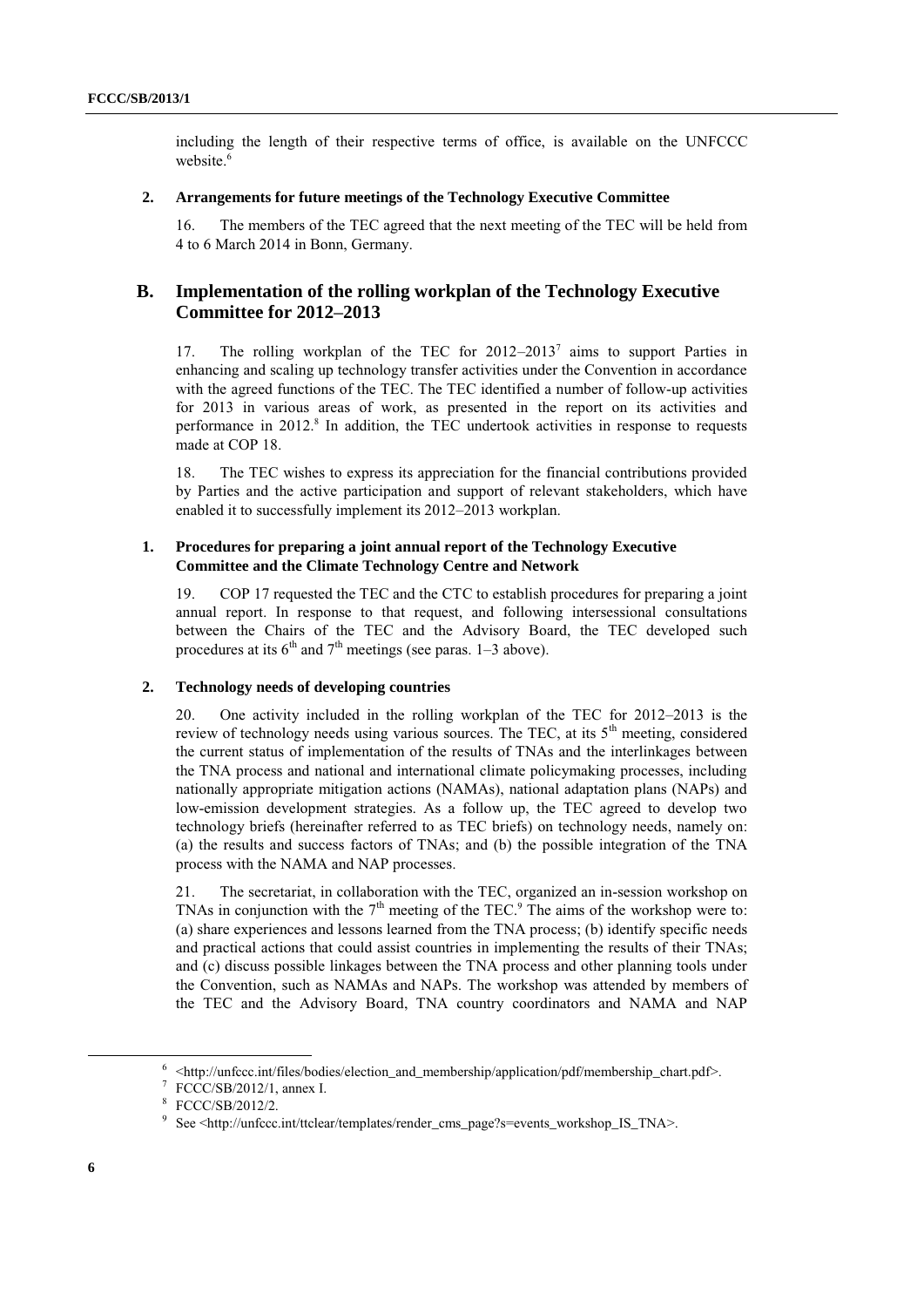practitioners. Taking into account the outcomes of the workshop, the TEC finalized the two TEC briefs on TNAs.

#### **3. Barriers to and enabling environments for technology development and transfer**

22. The TEC, at its  $6<sup>th</sup>$  meeting, considered and discussed the initial findings contained in a compilation and synthesis of the information contained in the second round of TNAs, with a particular focus on barriers to and enabling environments for technology development and transfer. In addition, the TEC, at its  $7<sup>th</sup>$  meeting, considered a report<sup>10</sup> on the two thematic dialogues on barriers and enabling environments held in 2012 as an additional source of information, with a view to identifying follow-up activities in that area as part of its future workplan.

23. COP 18 requested the TEC, in elaborating its future workplan, to initiate the exploration of issues relating to enabling environments and barriers, including the issues referred to in document FCCC/SB/2012/2, paragraph  $35.^{11}$  At its  $7<sup>th</sup>$  meeting, the TEC, in response to that request, considered various possible activities that could be included in its workplan for 2014–2015, including:

- (a) Organizing a (series of) workshop(s);
- (b) Holding a call for inputs from relevant stakeholders;
- (c) Conducting a literature review on topics of relevance to the workshop(s);
- (d) Preparing (a) TEC brief(s);
- (e) Organizing (a) side event(s);
- (f) Preparing recommendations for the COP.

24. Furthermore, also at its  $7<sup>th</sup>$  meeting, the TEC created an internal taskforce on barriers and enabling environments to identify topics for the workshop(s) to be held in 2014. In exchanging views on topics for the workshop(s), the TEC converged on the view that the first workshop will be on strengthening the national systems for innovation in developing countries, covering the entire technology cycle for environmentally sound technologies.

25. The TEC will further consider possible activities in relation to this matter as part of the finalization of its rolling workplan for 2014–2015 at its next meeting (see chapter III.C below).

### **4. Technology road maps**

26. In accordance with its function concerning technology road maps and technology action plans,<sup>12</sup> the TEC developed a background paper on technology road maps, aiming to facilitate its work with regard to that function. The background paper revealed that:<sup>13</sup>

(a) The roadmapping process is at least as important as the resulting road map;

(b) There is a clear gap in technology road maps relating to adaptation technologies;

 $10 \leq \text{http://unfccc.in/ttclear/sunsetcms/storage/contents/stored-file-20130822120401473/TEC%20-$ %20Report%20of%20the%20thematic%20dialogues%20on%20enablers%20and%20barriers\_22Aug. pdf>.

<sup>&</sup>lt;sup>11</sup> Decision 1/CP.18, paragraph 60.

<sup>&</sup>lt;sup>12</sup> Decision  $1/CP.16$ , paragraph  $121(g)$ .

<sup>13</sup> See <http://unfccc.int/ttclear/sunsetcms/storage/contents/stored-file-20130523140011626/TEC%20- %20background%20paper%20on%20technology%20roadmaps.pdf>.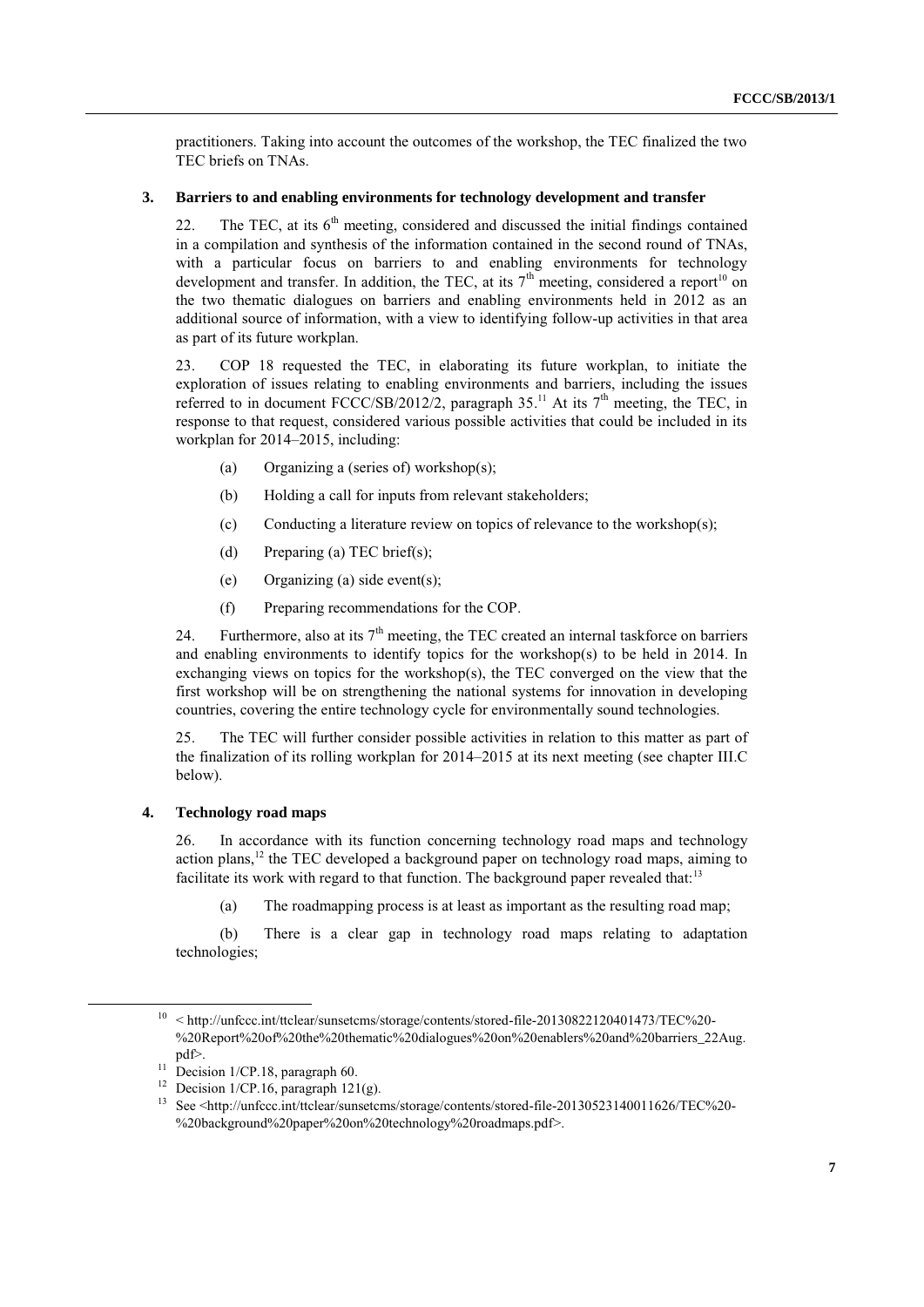(c) The majority of technology road maps are produced by Parties included in Annex I to the Convention or by international organizations, with very few authored by or targeted at Parties not included in Annex I to the Convention;

(d) The vast majority of technology road maps have a national or international scope;

(e) There is a clear need for guidance in order to improve the quality of technology road maps.

27. The TEC, with the support of the secretariat, organized an expert meeting on technology road maps in conjunction with its  $5<sup>th</sup>$  meeting.<sup>14</sup> The aims of the expert meeting were to: (a) share good practices and lessons learned from developing and using technology road maps for mitigation and adaptation; (b) identify specific needs and actions that could assist Parties in developing and using technology road maps for adaptation; and (c) identify the potential role of the TEC and technology road maps in supporting enhanced action on adaptation to climate change. The background paper on technology road maps referred to in paragraph 26 above and the outcomes of the expert meeting were used as a basis for the TEC to develop its TEC brief on technology road maps, which proposes how to use roadmapping to facilitate the planning and implementation of technologies for mitigation and adaptation.

#### **5. Thematic dialogue on research, development and demonstration**

28. The TEC held a thematic dialogue on the research, development and demonstration of environmentally sound technologies in conjunction with its  $6<sup>th</sup>$  meeting.<sup>15</sup> The objectives of the thematic dialogue were to: (a) highlight issues related to the research, development and demonstration of environmentally sound technologies; (b) identify challenges and opportunities, good practices and lessons learned from effective research, development and demonstration models; and (c) identify possible follow-up actions. A report on the dialogue was prepared to facilitate the discussion of the TEC with regard to preparing its key messages on research, development and demonstration and identifying follow-up actions as part of its future workplan (see chapter III.D below for the key messages).<sup>16</sup>

#### **6. Technology Executive Committee briefs on technology needs assessments and technology road maps**

29. An inventory of relevant technology briefs, technical reports and technical papers on topics related to technology development and transfer was developed, with a view to identifying gaps and avoiding the duplication of work already undertaken by other organizations under and outside of the Convention. The inventory of technology briefs was also developed to assist the TEC in identifying good practices for producing technology and policy briefs and in preparing its TEC briefs on TNAs and technology road maps.

30. The TEC produced three TEC briefs, building on the results of its analytical work, the outcomes of the thematic dialogues, the results of the inventories and the analysis of technology needs, on: (a) the results and success factors of TNAs; (b) the possible integration of the TNA process with the NAMA and NAP processes; and (c) using roadmapping to facilitate the planning and implementation of technologies for mitigation

<sup>14</sup> See <http://unfccc.int/ttclear/pages/ttclear/templates/render\_cms\_page?s=events\_workshops\_ TechRMExpertMeeting>.

 $15$  See

<sup>&</sup>lt;http://unfccc.int/ttclear/pages/ttclear/templates/ttclear/pages/ttclear/pages/ttclear/templates/ttclear/ templates/render\_cms\_page?s=TEM\_THE>.

<sup>16</sup> <http://unfccc.int/ttclear/sunsetcms/storage/contents/stored-file-20130820142623997/SummaryReport-ThematicDialogueRD&D-TEC6\_16Aug.pdf>.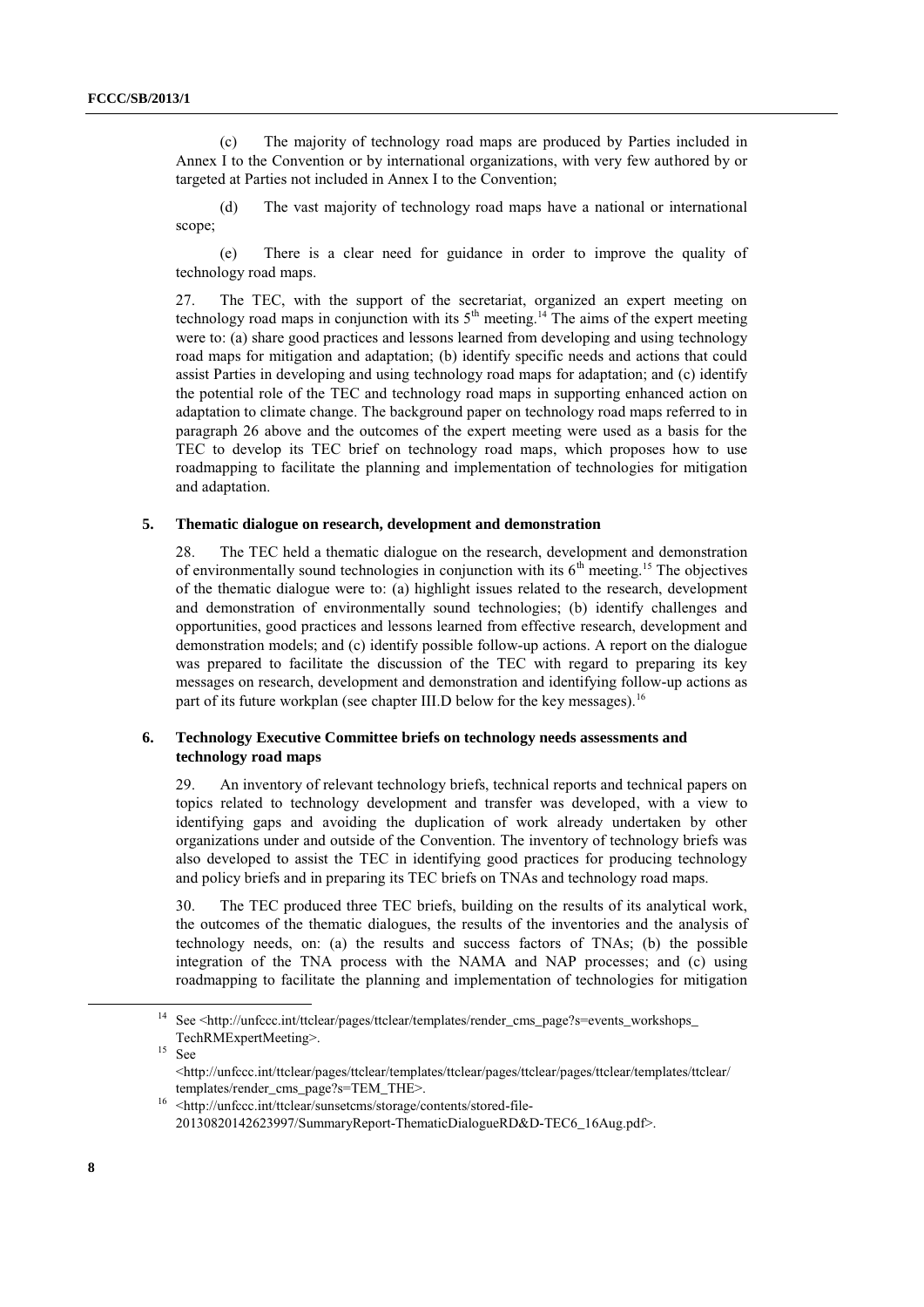and adaptation. The TEC briefs are targeted at policymakers and other stakeholders involved in developing and implementing policies to enhance action on the development and transfer of technologies for mitigation and adaptation. The briefs will be made available at COP 19.

#### **7. Information platform for the Technology Executive Committee within the technology information clearing house**

31. Consistent with the relevant activity contained in the 2012–2013 workplan of the TEC, the secretariat presented, at the  $5<sup>th</sup>$  meeting of the TEC, a new and completely remodelled technology information platform  $(TT:CLEAR)$ .<sup>17</sup> The new platform aims to disseminate the outcomes of the work undertaken by the TEC and promote information exchange among various stakeholders on technology development and transfer issues. The technology information platform is targeted at Parties and a wide range of technology actors, experts and stakeholders, consistent with the modalities of the TEC.<sup>18</sup> The layout and design of the platform was developed with the objective of servicing the needs of the key stakeholders of the Technology Mechanism. The new technology information platform also incorporates the use of social media to further engage stakeholders in the work undertaken by the TEC. Furthermore, the platform provides direct links to the documents, presentations and webcasts of the meetings of the TEC.

#### **8. Stakeholder engagement**

32. One of the functions of the TEC is to seek cooperation with relevant international technology initiatives, stakeholders and organizations, and to promote coherence and cooperation across technology activities, including activities under and outside of the Convention.<sup>19</sup> The TEC interacts with stakeholders through various means to engage them in the work undertaken by the TEC, including by: inviting observers to participate in meetings of the TEC; organizing thematic dialogues; organizing calls for inputs from observers; and using social media.

33. Throughout 2013, observers representing a wide range of technology-related interest institutions and stakeholders from developing and developed countries have participated in meetings of the TEC to enhance its members' understanding of the contemporary issues facing the development and transfer of climate-related technologies. Such participation is appreciated and assists the TEC in implementing its workplan.

34. In addition, the TEC welcomed the organization of two side events in conjunction with its  $6<sup>th</sup>$  and  $7<sup>th</sup>$  meetings: one by the International Renewable Energy Agency, on innovation for enabling an accelerated deployment of renewable energy technologies; and one by the Deutsche Gesellschaft für Internationale Zusammenarbeit, on technology cooperation and capacity development. The TEC also welcomed the organization of an event, held the day before its  $6<sup>th</sup>$  meeting, hosted by the Deutsche Institut für Entwicklungspolitik on the climate technology and development project funded by the Climate and Development Knowledge Network.

#### **9. Modalities on linkages with other relevant institutional arrangements**

35. As requested by COP 18, the TEC, in finalizing its modalities on linkages with other relevant institutional arrangements under the Convention, consulted with other bodies under the Convention in order to seek their views on, and coordinate, the proposed

-

 $17$  <ttclear.unfccc.int>.

<sup>&</sup>lt;sup>18</sup> Decision 4/CP.17, annex I.

<sup>&</sup>lt;sup>19</sup> Decision 1/CP.16, paragraph  $121(f)$ .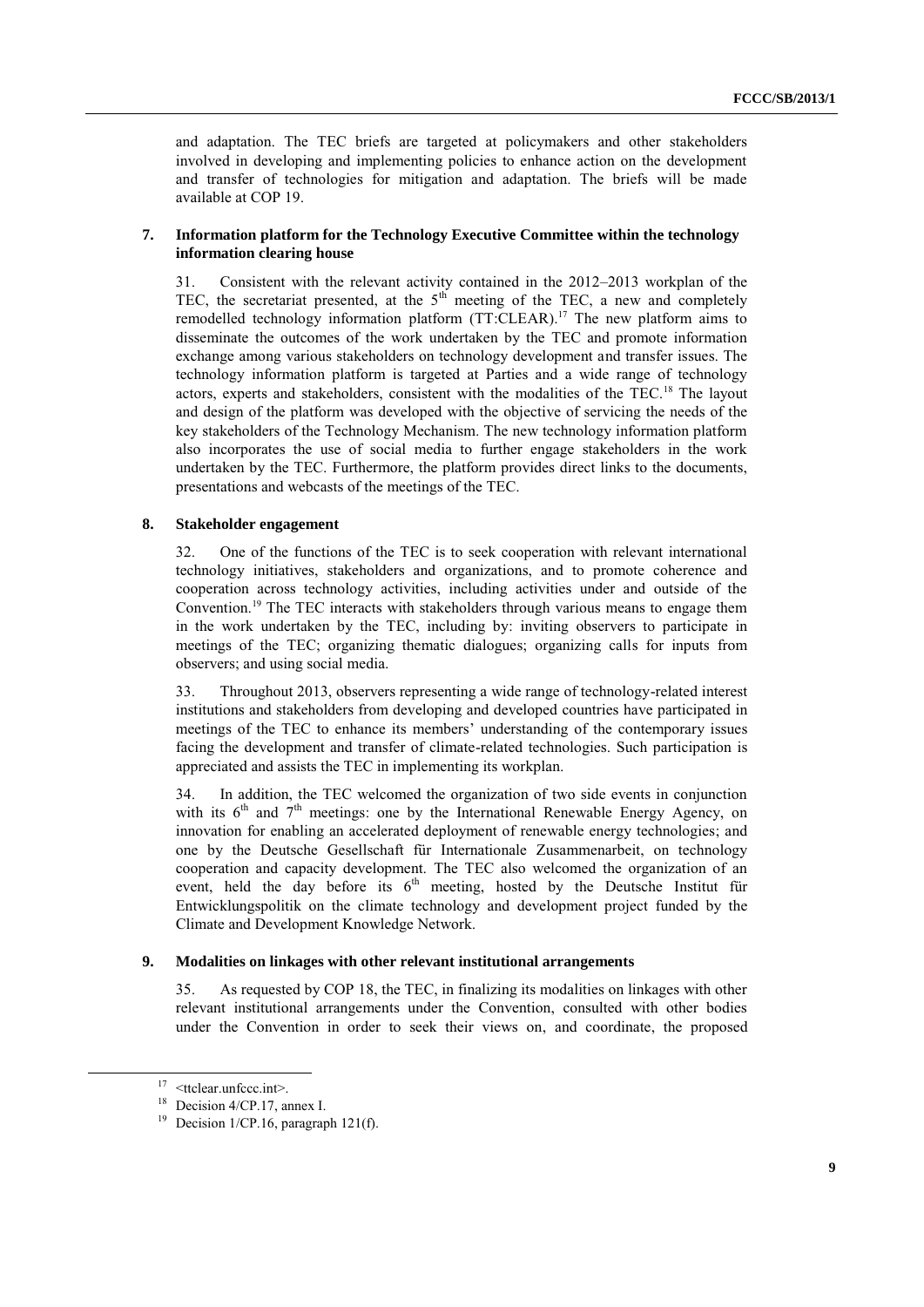modalities of the TEC on linkages with those bodies.<sup>20</sup> The Chairs and designated representatives of the Adaptation Committee, the Least Developed Countries Expert Group (LEG) and the Standing Committee on Finance (SCF) participated in the  $5<sup>th</sup>$  meeting of the TEC, with a view to enhancing interaction and identifying areas for collaboration with those bodies.

36. The TEC, at its  $6<sup>th</sup>$  meeting, identified priority areas and modalities for collaboration with other bodies under the Convention. Taking into account the outcomes of that meeting, the Chair of the TEC sent letters to, and thereafter established a bilateral communication exchange with, the Chairs of other relevant bodies under the Convention to seek their views on, and coordinate, the proposed linkage modalities of the TEC and to further define synergies and areas for collaboration with those bodies, including the Adaptation Committee, the Consultative Group of Experts on National Communications from Parties not included in Annex I to the Convention (CGE), the Board of the Green Climate Fund, the LEG, the Global Environment Facility (GEF) and the SCF. As at 18 September 2013 the TEC had received responses to its letters from the Adaptation Committee, the CGE and the GEF. Building on those responses and future responses from other relevant bodies, the TEC, at its  $8<sup>th</sup>$  meeting, will consider possible areas of collaboration with them.

37. In addition, the TEC contributed to the 2013 work programme on long-term finance by submitting its views on long-term finance in accordance with decision 4/CP.18, paragraph 5. Furthermore, a member of the TEC participated in the  $2<sup>nd</sup>$  meeting of the experts on long-term finance, held in Bonn, Germany, on 19 and 20 August 2013.

38. The TEC consulted with organizations outside of the Convention by inviting them to provide inputs at meetings of the TEC on possible topics or areas of work and collaboration with the TEC.

39. The TEC recommends that COP 19 adopt the modalities on linkages with other institutional arrangements under and outside of the Convention contained in the annex. It also recommends that chapters I and II of the proposed modalities on linkages contained in the annex, upon approval by the COP, replace chapters V and VI, respectively, of the modalities of the TEC adopted by COP 17.<sup>21</sup>

40. With regard to modalities for linkages with the Advisory Board, in addition to the existing modalities of the procedures for preparing the joint annual report to the COP, the joint annual report itself and the membership of the Chair and Vice-Chair of the TEC of the Advisory Board, the TEC agreed to invite the Chair and Vice-Chair of the Advisory Board to attend future meetings of the TEC.

## **C. Initial discussion of the rolling workplan of the Technology Executive Committee for 2014–2015**

41. The TEC initiated discussion of its rolling workplan for 2014–2015 at its  $7<sup>th</sup>$  meeting and agreed on its short-term activities for immediate follow-up action to ensure the continuity of its work:

(a) To organize a workshop on technologies for adaptation, in collaboration with the Adaptation Committee, with a view to developing (a) TEC brief(s) on the matter, to be held in early 2014 in conjunction with the  $8<sup>th</sup>$  meeting of the TEC;

To organize one or more workshops on barriers to and enabling environments for technology development and transfer in 2014 in response to decision 1/CP.18,

 $20$  FCCC/SB/2012/2, annex.

<sup>&</sup>lt;sup>21</sup> Decision  $4$ /CP.17, annex I, paragraphs 12–14.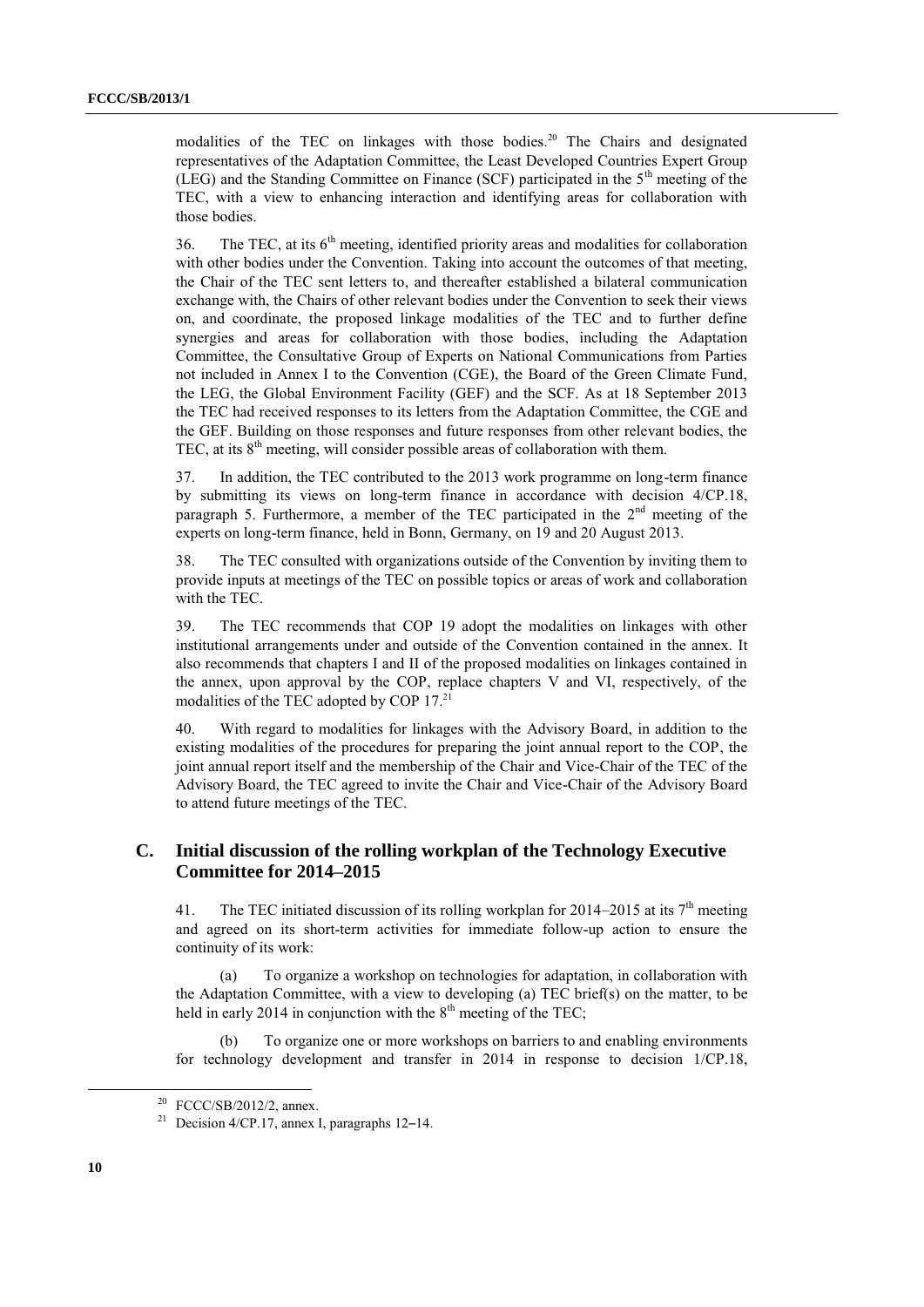paragraph 60, with a view to determining further relevant action (see chapter III.B.3 above);

(c) To follow up on areas of work for possible collaboration with other bodies under the Convention.

42. In addition, the TEC will consider assessing the technology and research, development and demonstration financing needs, including options for stimulating investment in research, development and demonstration and deploying low-carbon technologies, in the preparation of its workplan for 2014–2015.

43. The TEC, at its  $7<sup>th</sup>$  meeting, agreed to finalize its workplan at its first meeting in 2014 to enable the new members of the TEC to participate in the discussion on the matter, in the light of the changes in the membership of the TEC and the election of a new Chair and Vice-Chair.

44. Taking into account the agreed short-term activities and the discussions that took place at its  $7<sup>th</sup>$  meeting on the ambition of the TEC with regard to its future workplan, the TEC encourages Parties in a position to do so to make available sufficient resources for the successful and timely implementation of the rolling workplan of the TEC for 2014–2015.

### **D. Key messages for the Conference of the Parties**

45. Building on the work that has been undertaken by it in 2013, the TEC delivers the following key messages to COP 19:

(a) High-level governmental support and coordination of the TNA process is essential to ensuring that a TNA is consistent with national development priorities and ultimately contributes to the creation of enabling environments, such as policies and regulatory frameworks, for the prioritized technologies of the TNA;

TNAs identify that financial and economic barriers are critical and should be referred to by all financial entities under and outside of the Convention;

(c) TNAs, as well as other studies of technology needs, are rich sources of information on the needs of developing countries related to technology and should be referred to by all bodies under and outside of the Convention;

In the TNA process, sound planning practices which encourage the early engagement of the national and international financial and business communities are essential to ensuring project compatibility with funding criteria and availability;

Parties, when identifying and preparing mitigation and adaptation actions such as NAMAs and NAPs, could ensure coherence with the methodology and results of their TNA processes;

(f) The use of a roadmapping approach may help to improve planning processes, including technology action plans, NAMAs and NAPs, and may help Parties to transform the results of their TNAs into actions;

(g) The TEC urges the expedited nomination of NDEs by developing country Parties;

(h) NDEs have the potential to play a key role in establishing strong linkages and maintaining coherence at the national and regional levels between the different planning processes under the Convention, such as TNAs, NAMAs and NAPs;

The strengthening of national capacity and the allocation of resources should be prioritized in order to facilitate effective and sustainable international collaborative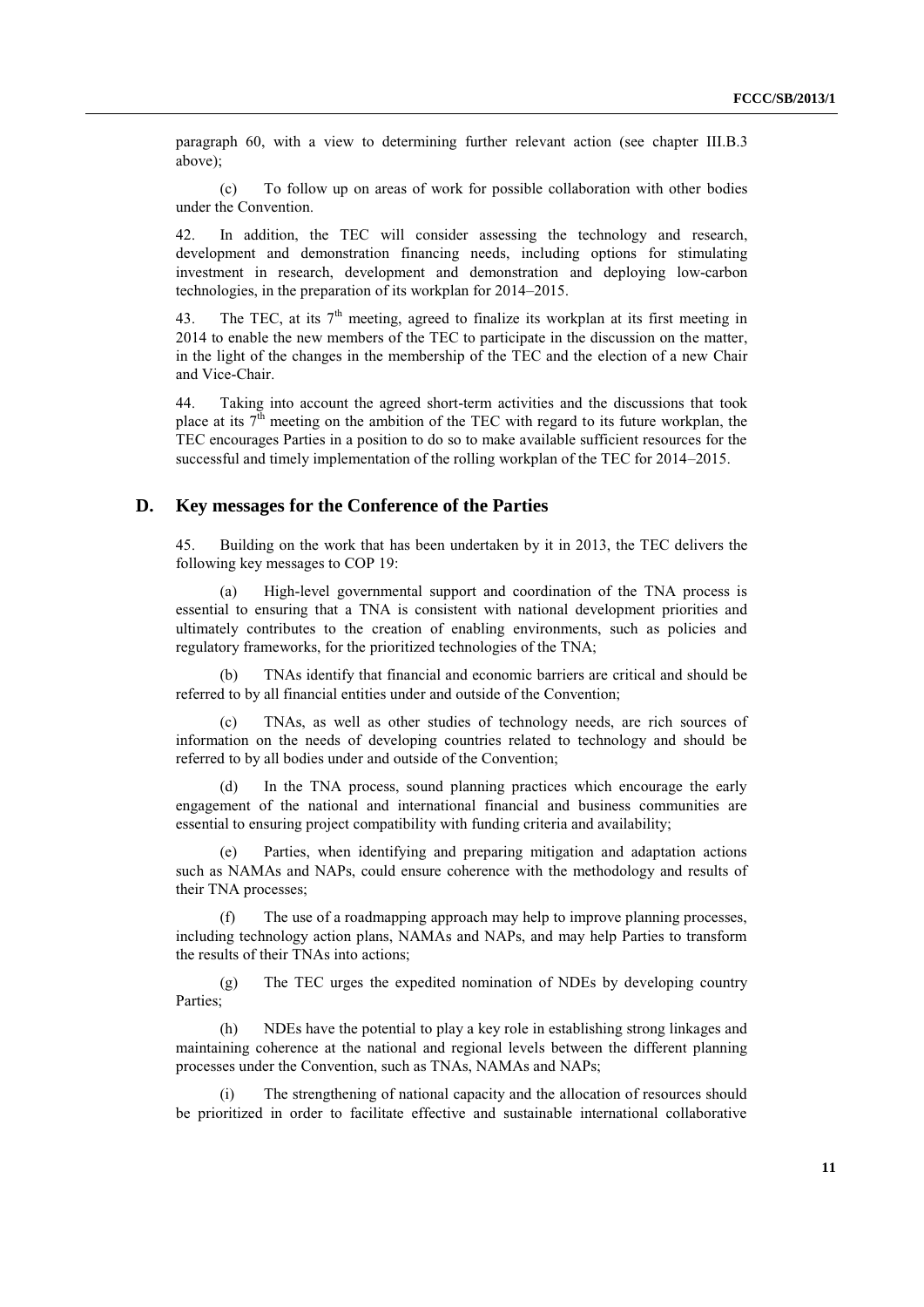research, development and demonstration. This will ensure and accelerate the effective development and adoption of climate technologies for mitigation and adaptation;

(j) Multi-stakeholder engagement at the regional and national levels is essential to achieving effective international collaborative research, development and demonstration.

46. In performing its work, the TEC acknowledges that enhanced and effective collaboration with other bodies under and outside of the Convention is essential for the TEC to carry out its mandated functions and achieve the overall objectives of the Technology Mechanism in accordance with the Cancun Agreements.

## **IV. Report on the activities and performance of the Climate Technology Centre and Network in 2013**

#### **A. Work of the Advisory Board**

47. In accordance with decision  $14/CP.18$ ,<sup>22</sup> UNEP, as the host of the CTC, put in place the necessary arrangements for conducting meetings of the Advisory Board, including privileges and immunities for members of the Advisory Board consistent with the Convention on the Privileges and Immunities of the United Nations. This enabled the Advisory Board to hold two meetings in 2013.

48. The first meeting was held on 14 and 15 May 2013 in Copenhagen, Denmark, and the second meeting on 9–11 September 2013 in Bonn, Germany, back to back with the  $7<sup>th</sup>$ meeting of the TEC. At its first meeting, the Advisory Board: (a) elected its Chair, Mr. Griffin Thompson (United States of America), and its Vice-Chair, Mr. Fred Onduri (Uganda); (b) agreed on its rules of procedures; and (c) discussed the programme of work of the CTCN for 2013. At its second meeting, the Advisory Board: (a) approved the draft programme of work of the CTCN; (b) approved prioritization criteria for responding to requests from developing country Parties; (c) approved criteria regarding the structure of the Network and the designation of organizations as members of the Network; and (d) approved the modalities and procedures of the CTCN. All relevant documents are available on the CTCN website.<sup>23</sup>

49. The programme of work of the CTCN is a five-year rolling programme (2013– 2017), which describes how the CTCN will deliver on its activities and targets and highlights the budget required to meet such targets. The delivery of such activities and targets will depend on the availability of funds to the CTCN and the nature of the demand expressed by developing countries through their NDEs. The programme of work will be reviewed annually by the Advisory Board to allow for refinement and revision, as needed.

50. Guiding principles and criteria for prioritizing requests from developing countries and for establishing the Climate Technology Network (CTN) have been approved by the Advisory Board and provide necessary guidance to the CTC. The Advisory Board recognizes that such documents will be revisited and reviewed once the CTN is fully operational, with any necessary revisions made on the basis of working experience.

<sup>&</sup>lt;sup>22</sup> Decision 14/CP.18, paragraph 8.

<sup>23</sup> <http://www.unep.org/climatechange/ctcn/>.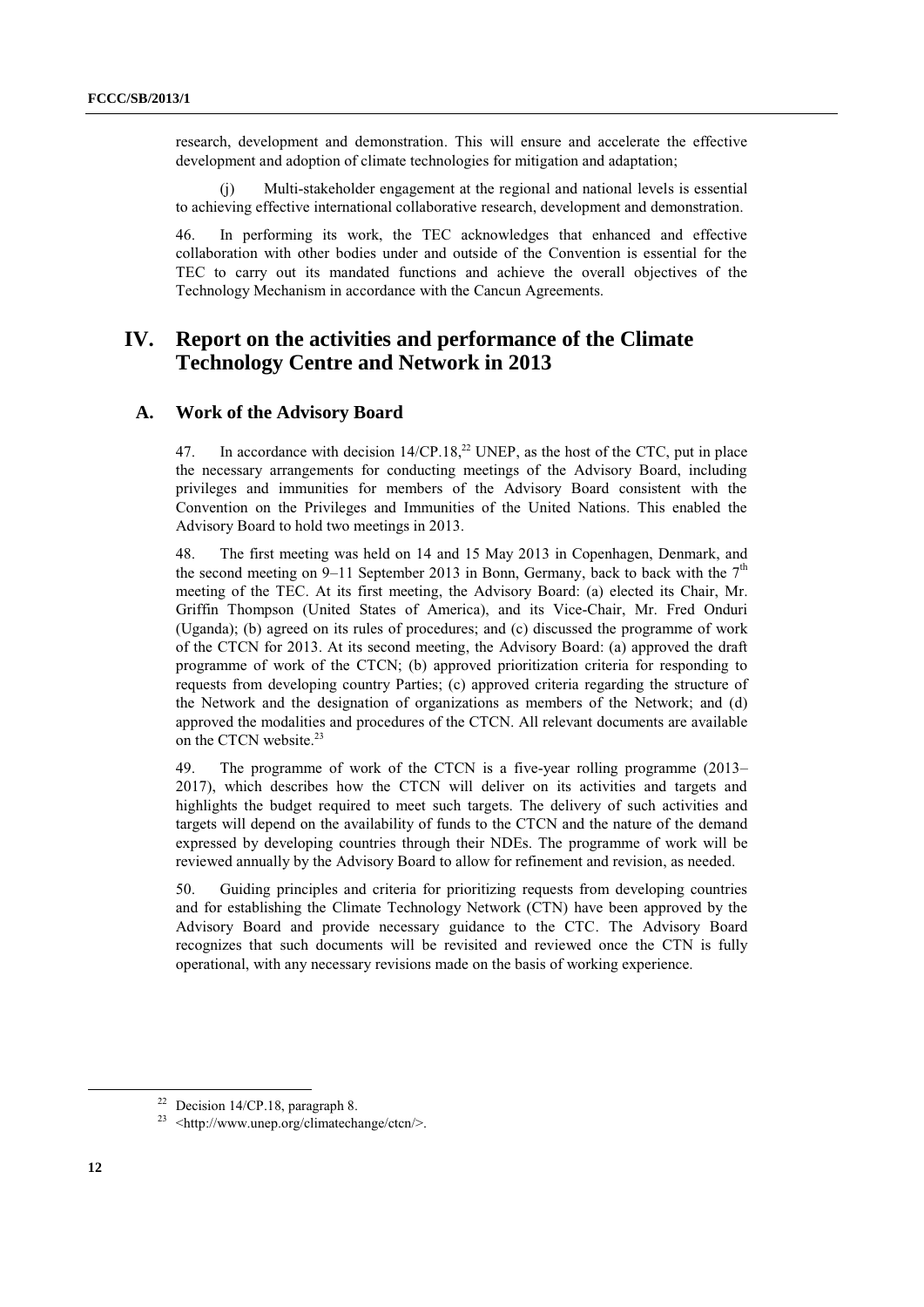## **B. Organizational structure of the Climate Technology Centre and Network**

### **1. Location**

51. UNEP, as the host of the CTC and in accordance with decision  $14/CP.18<sup>24</sup>$  was requested to design the organizational structure of, manage and provide the necessary administrative and infrastructural support for the effective functioning of the CTC, in accordance with relevant United Nations and UNEP regulations, rules and procedures and decisions of the UNEP Governing Council, as well as subject to the financing provided.

52. In response to decision 2/CP.17, annex VII, and in order to ensure a lean, costefficient organizational structure within an existing institution, the Executive Director of UNEP decided to locate the CTC in the United Nations City building in Copenhagen, Denmark, which also houses the global offices of the United Nations Office for Project Services.

53. The CTCN is designed to be non-bureaucratic and agile in its service provision, with the ability to accommodate quick, flexible growth as demand increases, with the option of creating regional hubs at the regional offices of UNEP to offer even greater proximity to clients. By being small and through having single points of responsibility and contacts within the organization, clients can interact with the CTC in a direct and transparent manner.

#### **2. Staff**

54. UNEP is the host of the CTC in collaboration with the United Nations Industrial Development Organization and with the support of 11 other consortium partner organizations from both developing and developed countries with proven expertise in and experience of technology transfer for adaptation and mitigation. The host agreement, in the form of an MOU between UNEP and the COP, was signed on 22 February 2013 by UNEP and the UNFCCC secretariat at the conclusion of the UNEP Governing Council session.

55. In accordance with decision 14/CP.18,<sup>25</sup> UNEP was requested to select and appoint, pursuant to the United Nations Staff Regulations and Rules, the director of the CTC and a small core staff to support the CTC in an effective and efficient manner, to be managed by the director. All staff positions, consisting of one director, five professional staff and two administrative staff, have been advertised. Interviews are being arranged, with the aim of filling all positions by early 2014. The positions are in line with the original staff plan that was included in the proposal submitted by UNEP.

#### **3. Funding**

-

56. By decision 2/CP.17, it was decided that the costs associated with the CTC and the mobilization of the services of the Network should be funded from various sources, including the financial mechanism of the Convention, bilateral, multilateral and privatesector channels, philanthropic sources, as well as financial and in-kind contributions from the host organization and participants in the Network.<sup>26</sup> In addition, the GEF was requested to support the operationalization and activities of the CTCN without prejudging any

<sup>&</sup>lt;sup>24</sup> Decision 14/CP.18, annex I, paragraph 7.

<sup>&</sup>lt;sup>25</sup> Decision 14/CP.18, paragraph 9.

<sup>&</sup>lt;sup>26</sup> Decision 2/CP.17, paragraph 139.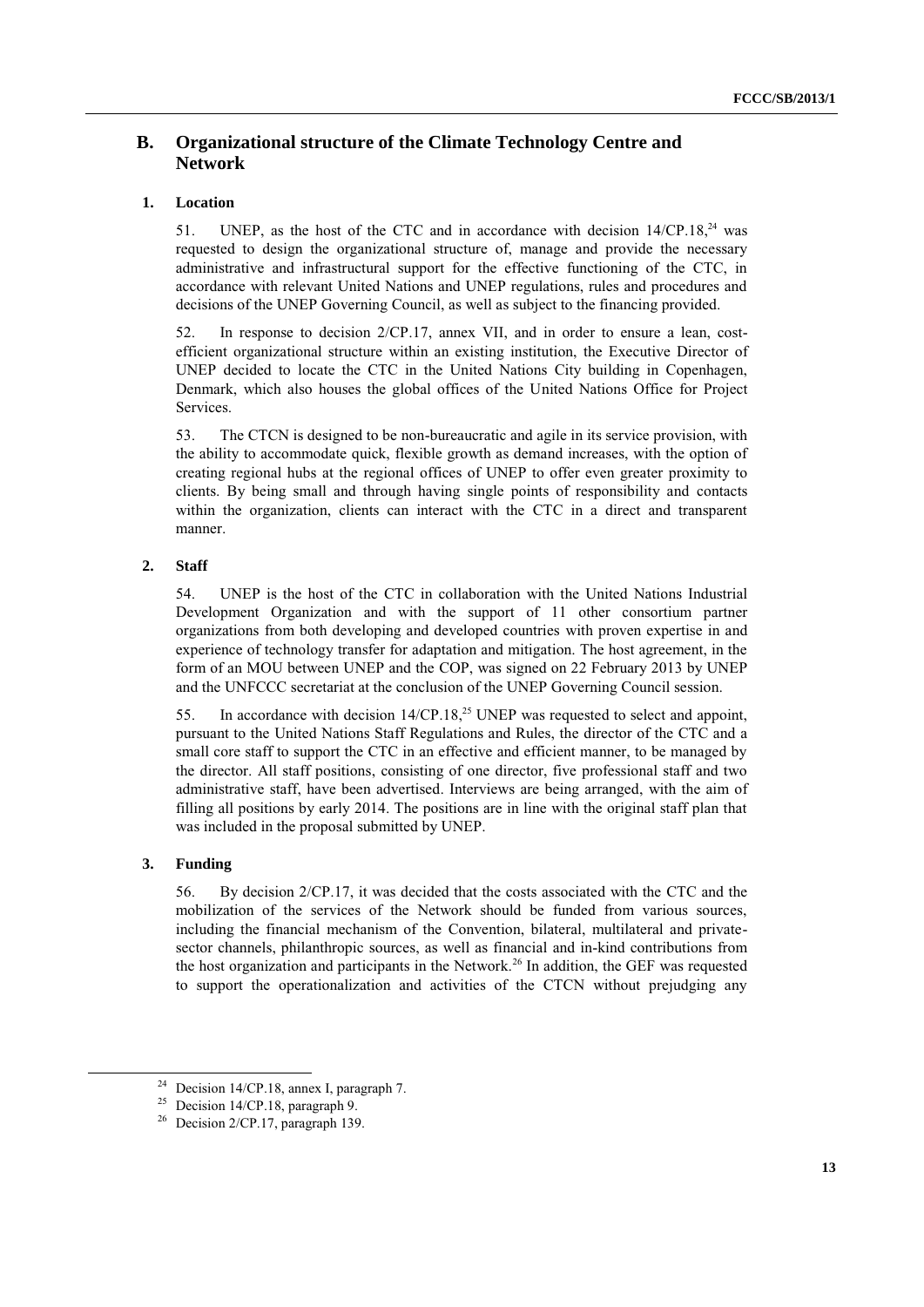selection of the host<sup>27</sup> and Parties in a position to do so were invited to support the CTCN through the provision of financial and other resources.<sup>28</sup>

57. UNEP has been engaging with a number of donors to mobilize funding for the CTCN. As at September 2013 a total of USD 16.4 million had been secured from bilateral sources, including from the Governments of Canada, Denmark, Japan, Switzerland and United States and from the European Commission. The CTCN is also financed by cash and in-kind contributions from the UNEP-led consortium in the amount of USD 5.8 million. UNEP continues to engage with other potential donors, including the Governments of Germany, Netherlands, Norway and Republic of Korea, to secure additional financial contributions for the CTCN. Furthermore, UNEP is making the necessary arrangements to create a CTCN trust fund.

58. UNEP has held a number of constructive meetings with the GEF to bring its provision of support to the CTCN for technology transfer projects in conformity with recent decisions of the COP (e.g. decision 2/CP.17, para. 140). UNEP will continue to engage with the GEF to secure its provision of support to the CTCN, including through the sixth replenishment of the GEF Trust Fund.

59. UNEP is grateful for the financial support being offered by the many countries listed above, which will ensure the quick start of the operations and activities of the CTCN. For the long-term operation and success of the CTCN, a sustained and predictable level of funding will be essential.

## **C. Other organizational issues**

#### **1. Communication and outreach**

60. UNEP held regional expert dialogues to engage experts in Asia (in Bangkok, Thailand, on 21 and 22 May 2013), Latin America (in Cartagena de Indias, Colombia, on 18 and 19 July 2013) and Africa (in Midrand, South Africa, on 29 and 30 July 2013 and in Dakar, Senegal, on 3 and 4 September 2013). The participants represented a wide range of stakeholder groups, including governments, the private sector, non-governmental organizations and academia, with a deep knowledge of the regions' challenges, needs and priorities. The aim of the dialogues was to obtain experts' views on technology barriers, needs and priorities in the regions to enable the CTCN to support countries with their technology requests. The outcomes of the dialogues enabled UNEP to better understand the countries' needs and priorities as well as their expectations regarding the services of the CTCN. The information collected was used to support the Advisory Board in its discussions on and approval of the prioritization criteria for countries' requests and the criteria for establishing the CTN. Two more regional expert dialogues are to be held, in North America (in Washington, D.C., United States, on 18 and 19 September 2013) and in Europe (in late October in Brussels, Belgium).

61. Communications will form an integral part of the organizational make-up of the CTCN and a communications programme will be implemented to ensure that all staff, consortium members and the Network are consistent in their communications about the CTCN. A communications programme will also help to provide further clarity to stakeholders on how the CTCN operates, what it is able to offer, what it is achieving and how best to access its services. A number of communication tools have been developed to promote the visibility of the CTCN in the climate change and development arena, including: CTCN brochures in English, French and Spanish; a CTCN introduction video

<sup>&</sup>lt;sup>27</sup> Decision  $2/CP.17$ , paragraph 140.

<sup>&</sup>lt;sup>28</sup> Decision 2/CP.17, paragraph 141.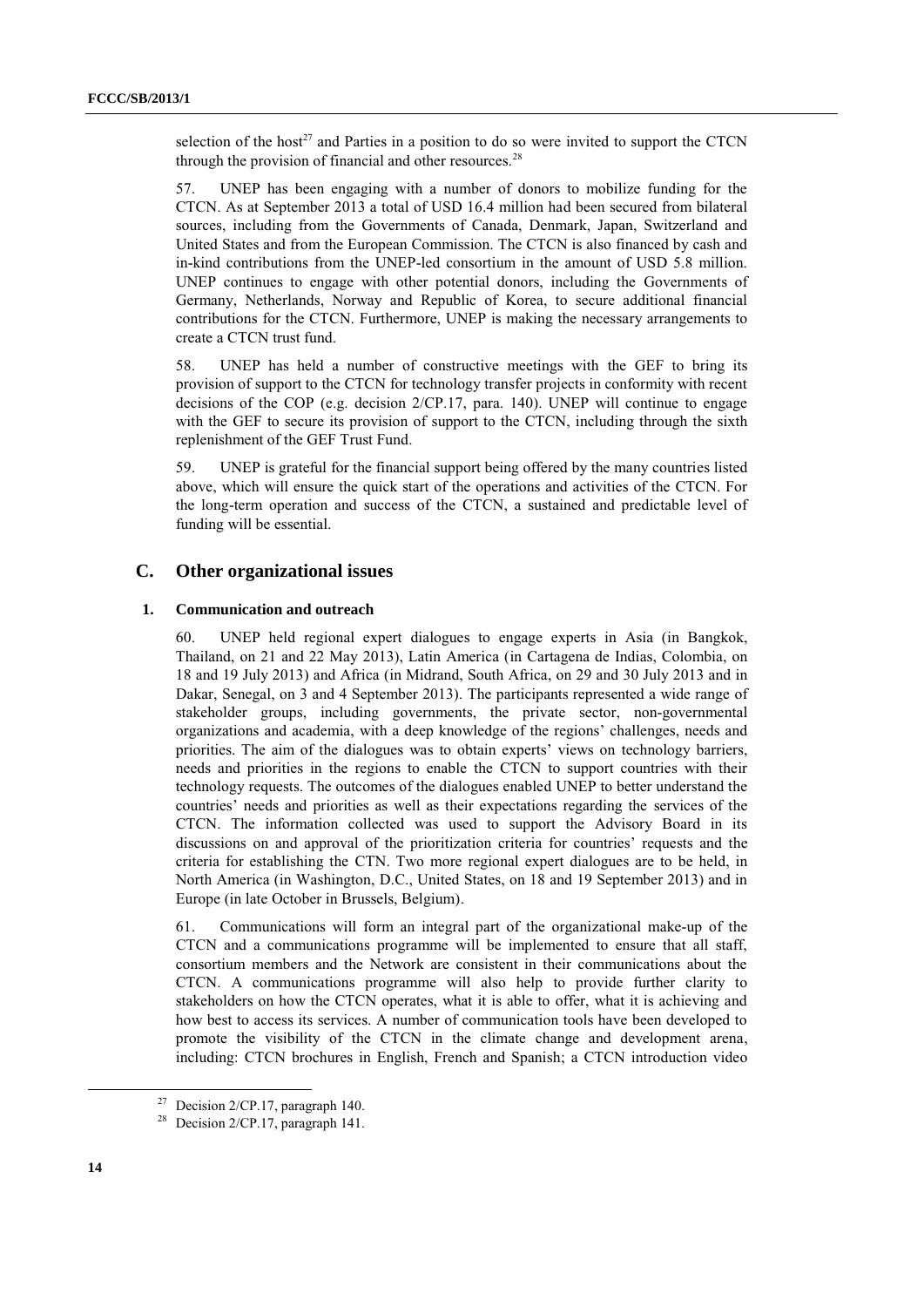based on the  $1<sup>st</sup>$  meeting of the Advisory Board; a list of relevant frequently asked questions; and a CTCN-related events calendar. In addition, a CTCN side event was held during the thirty-eighth sessions of the subsidiary bodies.

#### **2. Knowledge management system**

62. To deliver its services with impact, the CTC will need to be an agile, capable and responsive organization equipped with a world-class knowledge management system. Such a system will facilitate many of the key services of the CTCN, such as internal tracking of technical assistance provided to developing countries, training, and capturing and sharing of experiences. It will be carefully designed to ensure that it will be adaptable and scalable to meet the needs of the CTCN now and in the future. It will focus initially on only a few sectors (e.g. energy, water, industry, agriculture and forestry) as defined by developing countries' priorities, with coverage of additional climate technology sectors provided in subsequent phases depending on demand.

#### **3. National designated entities**

63. The CTC will manage the process of receiving and responding to requests from developing country Parties and will work with the Network to respond to such requests. It will receive such requests from developing country Parties through the national entity designated for that purpose in accordance with decision 4/CP.13. Parties were invited to nominate their NDEs for the development and transfer of technologies pursuant to decision 2/CP.17, annex VII, and decision 4/CP.13, paragraph 8, and to communicate that information to the secretariat by 29 March 2013, in order to facilitate the operationalization of the CTCN.

64. In order to help Parties to understand the roles and responsibilities of NDEs, UNEP has produced an informal guidance note, which is available on the CTCN website.<sup>29</sup> A capacity-building and support programme for NDEs is being developed by UNEP, which will assist NDEs in obtaining the specific guidance or assistance that they need to effectively discharge their functions. This will help shape the requests of the NDEs to maximize their utility and to ensure that requests put to the CTCN conform to the criteria approved by the Advisory Board.

65. To date, only 33 Parties have nominated their NDEs. UNEP and the Advisory Board urge Parties that have not yet nominated their NDEs to do so as soon as possible.

#### **4. Full operation of the Climate Technology Centre and Network**

66. A number of administrative activities for establishing the CTC were completed in the early part of 2013. Additional activities related to staffing, guidelines and procedures will be completed by the end of 2013. This will include an information paper for NDEs explaining the process by which UNEP will handle requests from developing countries.

67. The CTCN road map for 2013–2015, contained in the CTCN programme of work,  $30$ describes the organizational activities of the CTCN over three phases during the next two and a half years: start up, establishment, and full-scale implementation, intensification and expansion. During those phases, the administrative and infrastructural aspects of the organization must be developed and implemented to achieve the effective functioning of the CTCN. In addition, the structuring of the Network and knowledge management system must be accomplished. The CTCN can be expected to become fully operational in 2014.

<sup>29</sup> <http://www.unep.org/climatechange/ctcn/>.

<sup>30</sup> Available at <http://www.unep.org/climatechange/ctcn/>.